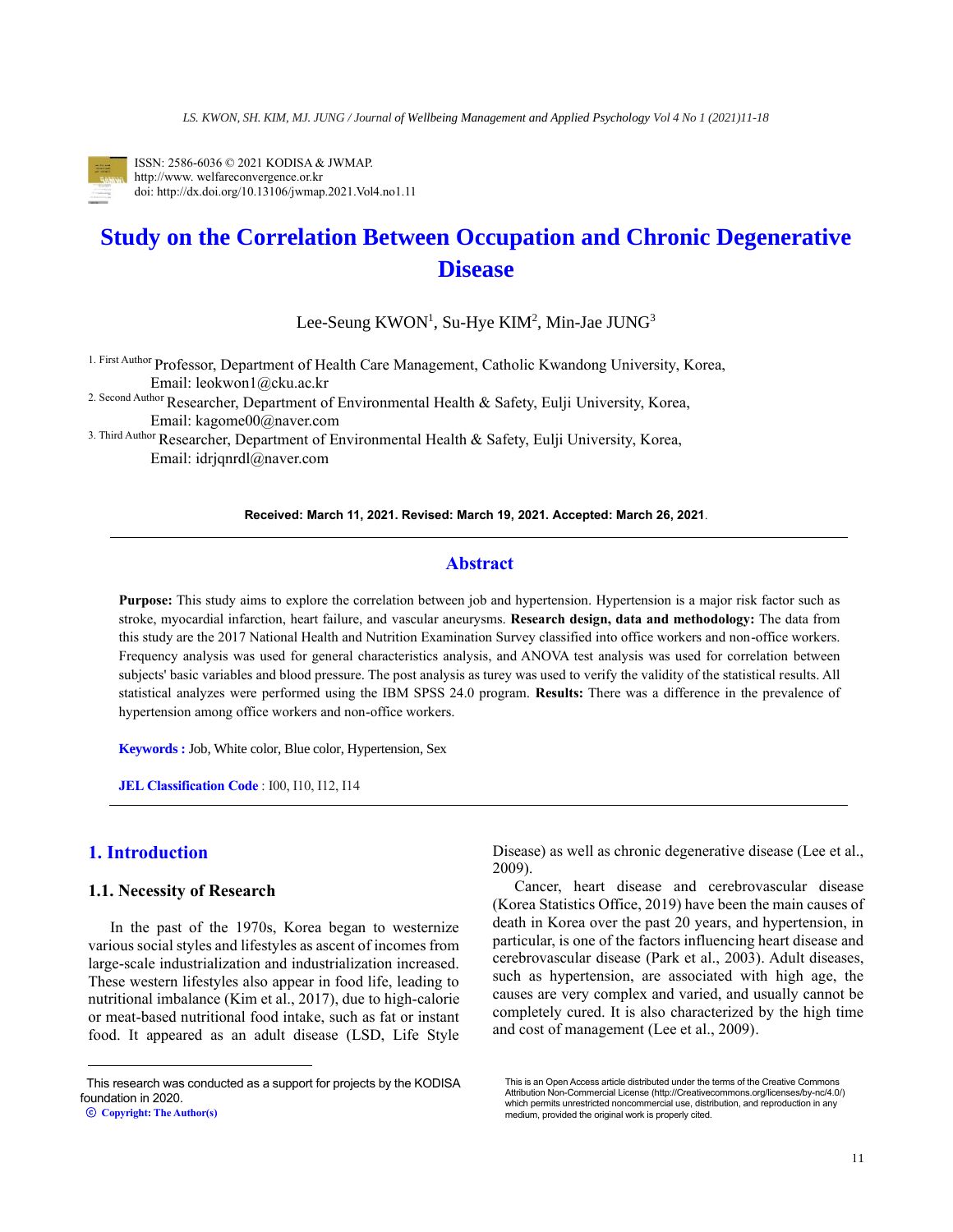Hypertension is a chronic, degenerative disease in which the blood pressure is higher than the normal range. Blood pressure is summarized by two measurements of the systolic highest blood pressure and diastolic lowest blood pressure. It is called hypertension when blood pressure is

continuously above 140 / 90mmHg (Lee, 2018). Hypertension can be attributed to Korea's own spicy, salty eating habits, and various types of chopped, fermented and soy, miso, and soup meals (Kim & Han, 2006; Kim et al., 2013).

Hypertension, which acts as a major risk factor for stroke, myocardial infarction, heart failure, vascular aneurysm, and lower extremity aneurysms, can also cause chronic renal failure (Lee et al., 2008). Hypertension is one of the national diseases with a prevalence of approximately 30% among adults over 30 years of age. About one-third of adults in the world (estimated to be 1.1 billion people) are pre-existing hypertension. The number one cause of death worldwide is hypertension, as well as hypertension, which is the leading cause of cardiovascular disease (WHO, 2021).

Meanwhile, most adults have "occupation" (Choi et al., 2009) as a means of living. Since these jobs become one of the socio-economic factors, the jobs have a certain pattern of life or behavior, which is related to the eating behavior of the body and mind. After all, it can be said that the causal relationship between occupation and disease, such as professional working environment, income level, workload, intensity of work, form of work, stress, shift work, physical or mental labor, is established (Yong et al., 2011; Kim et al., 2011).

Therefore, this study intends to analyze the relationship between gender occupation and hypertension under the premise that there is a correlation between occupation and hypertension, and to provide health and health care policy & administration implications for the management and prevention of hypertension by occupation or job.

# **1.2. Group of Occupation**

The occupational group used the vocational reclassification item of the health survey questionnaire, and the Korean Standard Vocational Classification item of the NHNS in Table 1. In the 7th NHNS in the form of occupation, the 7th Korea Standard Occupational Classification of Statistics Korea (2018) was classified into 10 occupations as shown in the chart below.

| <b>International Standard</b><br><b>Classification</b>          |  |  |  |  |
|-----------------------------------------------------------------|--|--|--|--|
| 1. Manager                                                      |  |  |  |  |
| 2. Experts and related workers                                  |  |  |  |  |
| 3. Office workers                                               |  |  |  |  |
| 4. Service workers                                              |  |  |  |  |
| 5. Sales workers                                                |  |  |  |  |
| 6. Agriculture, forestry and 6. Agriculture, forestry<br>and    |  |  |  |  |
| fisheries skilled workers                                       |  |  |  |  |
| 7. Skilled workers and related 7. Skilled workers and related   |  |  |  |  |
| skill workers                                                   |  |  |  |  |
| 8. Device machine operation and 8. Device machine operation and |  |  |  |  |
| assembly workers                                                |  |  |  |  |
| 9. Daily workers                                                |  |  |  |  |
| 10.Soldier                                                      |  |  |  |  |
|                                                                 |  |  |  |  |

**Table 1:** The 7th Korea Standard Classification

In table 2, in this study, 1. managers 2. experts and related workers 3. office workers were classified as office workers. Non-office workers are categorized into 4. service workers 5. sales workers 6. skilled workers in agriculture, forestry, and fisheries 7. skilled workers and related skilled workers 8. equipment machine operation and assembly workers 9. daily labor workers, etc. as shown below in table  $\mathcal{L}$ 

**Table 2:** Classification of Occupation Groups

| Office work                   | Non-Office work                 |
|-------------------------------|---------------------------------|
|                               | Service and sales workers,      |
|                               | skilled workers in agriculture, |
| Managers, experts and related | forestry and fisheries, skilled |
| workers                       | workers, machine operators      |
|                               | and assembly workers, daily     |
|                               | workers                         |
|                               |                                 |

# **2. Research Methodology**

## **2.1. Survey Subjects**

Basically, the 7th 2nd year raw data  $(2017.01.01.~\sim~$ 2017.12.31), which is the 2017 National Health and Nutrition Survey(NHNS), was used as the survey data for this study. A total of 4,190 people (1,920 males, 2,270 females) were surveyed, except for data marked as "no answer" or "unknown" among those aged 20 to 59 who participated in the survey.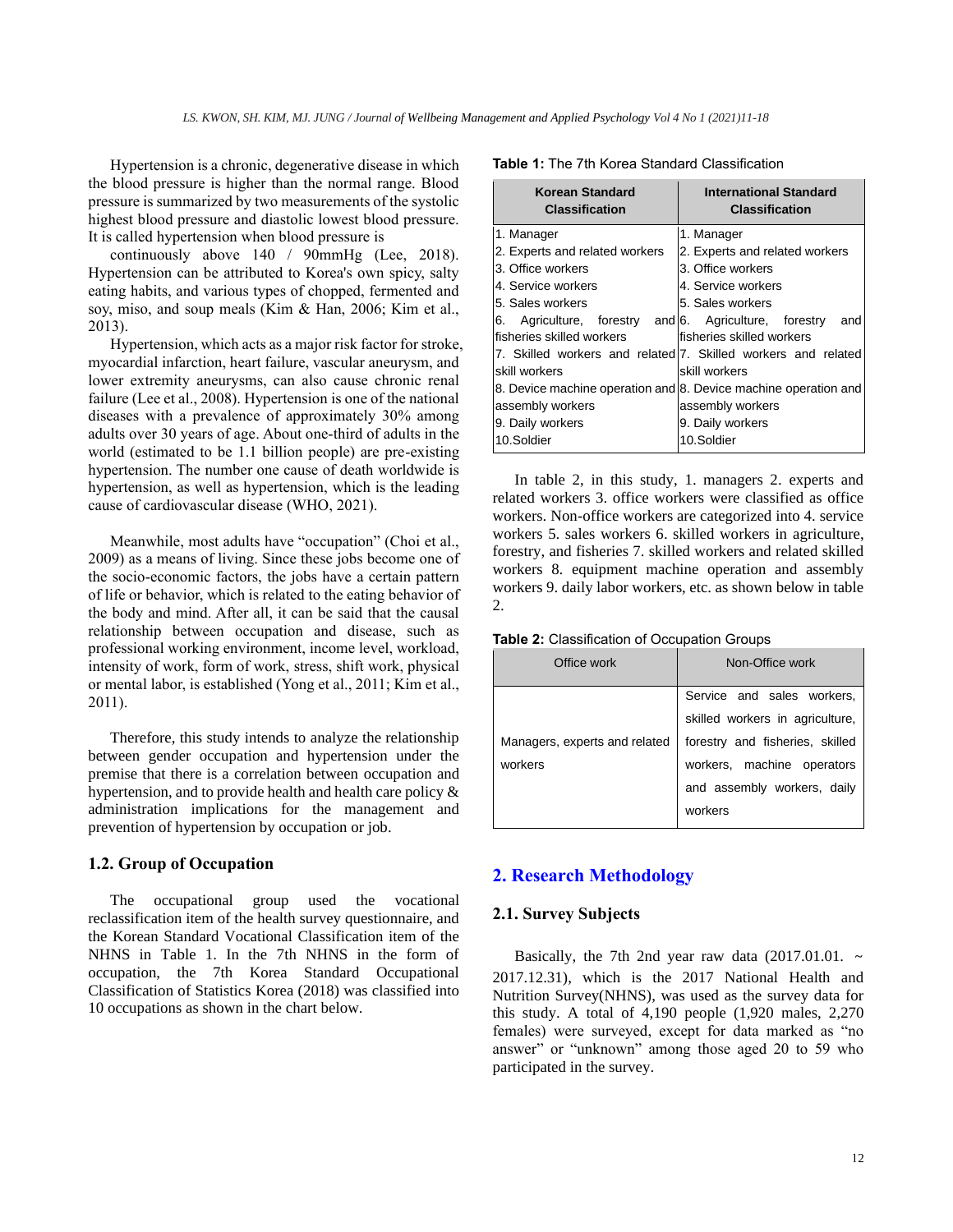### **2.2. Analytical Methodology**

The survey variables were analyzed to represent the Korean people using the method of analyzing the composite sample design data considering the colony extraction variables, variance estimation layers, and weights presented in the 2017 NHNS data. Analysis of general characteristics and basic variables yielded percentages, means, and standard deviations. In order to test the distribution of categorical variables, the analysis of hypertension and components according to the occupational group by gender was analyzed by chi-square analysis, and the correlation between basic variables of subjects and systolic blood pressure and diastolic blood pressure was treated as independent sample t-test. Analysis of variance was performed to determine whether the mean was different between hypertension according to the classification. The post analysis to verify the reliability and validity of statistical analysis was tested by the tukey analysis method, and all statistical analysis was performed using the IBM SPSS 24.0 program, and the significance level was performed at  $p<0.001$ ,  $p<0.01$  and  $p<0.05$ .

# **3. Research Results**

# **3.1. General Characteristics of the Subject**

The total of 4,190 subjects were male and female research subjects aged 20 to 59 years, among which 1,920 men were 45.8% and 2,270 women were 54.2%.

Looking at the differences among the age groups of the subjects, 17.4% in their 20s, 23.3% in their 30s, 28.7% in their 40s, and 30.6% in their 50s were the most.

In table 3, which shows the status of education, it is estimated that 52.7% had the highest degree of college graduates, 36.2% of the high school graduates, 6.8% of the middle school graduates, and 4.3% of the elementary school graduates.

| <b>Education</b>              | <b>Number</b> | Proportion (%) | <b>Cumulative</b><br>Proportion (%) |
|-------------------------------|---------------|----------------|-------------------------------------|
| under<br>elementary<br>school | 160           | 4.3            | 4.3                                 |
| under middle<br>school        | 254           | 6.8            | 11.1                                |
| under high<br>school          | 1,345         | 36.2           | 47.3                                |
| more than<br>college          | 1,959         | 52.7           | 100.0                               |
| total                         | 3,718         | 100            | 100                                 |

**Table 3:** Status of Survey Subjects by Education Level

Table 4 is a table showing the average characteristics of survey subjects such as age and income. Regarding age and income, the survey subjects were male and female adults aged 20 to 59 years, but the average age was about 42 years, and the average monthly average per household was about 514 million won. In addition, it was found that on average, they sleep for about 7 hours a day on weekdays.

**Table 4:** Average and Standard Deviation of Age, Income and Sleep Time

| <b>Variables</b>    |       |    | Number Minimum Maximum Average |        | <b>Standard</b><br><b>Deviation</b> |
|---------------------|-------|----|--------------------------------|--------|-------------------------------------|
| age                 | 4,190 | 20 | 59                             | 41.91  | 11.13                               |
| income per<br>month | 4,178 | 17 | 1,500                          | 514.56 | 320.884                             |
| sleep<br>time(hour) | 3,716 | 2  | 12                             | 6.95   | 75.943                              |

Table 5 is a chart showing the occupational groups in which the surveyed subjects are classified. In this table, the total occupational groups are largely classified into three categories: office workers, non-office workers, and others (unemployed). Office workers account for 37.7% of managers, experts, and related researchers, and non-office workers are service and sales workers, agricultural and forestry, fishing skilled workers, skilled workers, machine machinery and assembly workers, and daily labor workers, accounting for 34.9%. There was no significant difference in the ratio of office workers to non-office workers, but there were more office workers. In addition, unemployment without a clear job accounted for about 27.6%. The total survey was 4,190, with only 2,691 responding with jobs, and the remaining 1,024 with 27.6% responding unemployed with no clear jobs or unemployed or temporary, daily or part-time jobs.

**Table 5:** Frequency Analysis of the Occupational Groups of the Survey Subjects

| Job  | <b>Classification</b> | <b>Number</b> | <b>Proportion</b><br>(%) | <b>Cumulative</b><br>Proportion(%) |
|------|-----------------------|---------------|--------------------------|------------------------------------|
|      | office work           | 1,394         | 37.5                     | 37.5                               |
| type | non-office work       | 1,297         | 34.9                     | 72.4                               |
|      | unemployed            | 1,024         | 27.6                     | 100                                |
|      | total                 | 3,715         | 100                      | 100                                |

Table 6 shows the presence or absence of hypertension, the disease of this study. Of the 3,937 respondents, 10.5%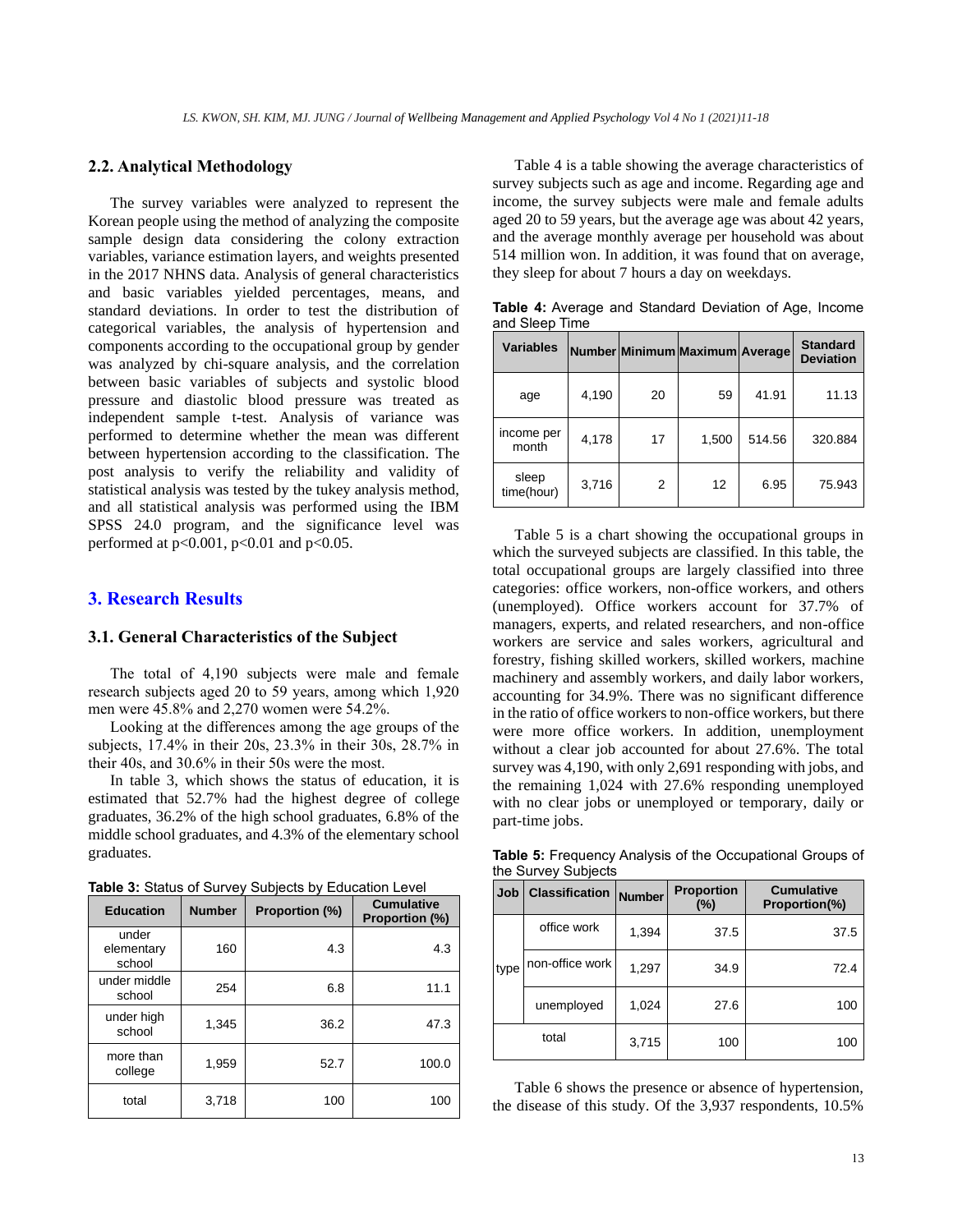answered that they had high blood pressure, and 89.5% answered that they did not, and most of the respondents answered that they did not have high blood pressure. However, 89.5% of respondents with no hypertension were relatively low compared to the proportion of respondents with almost 95% or more of other chronic diseases, such as stroke, myocardial infarction, angina, pulmonary tuberculosis, diabetes, and depression. Conversely, it is presumed that some of the adults aged 20 to 59 years of age may or may not have hypertension.

**Table 6:** Proportion of Survey Subjects' Response to Hypertension

|     |       | <b>Hypertension Number Proportion(%)</b> | <b>Cumulative</b><br>proportion(%) |
|-----|-------|------------------------------------------|------------------------------------|
| No  | 3.524 | 89.5                                     | 89.5                               |
| Yes | 413   | 10.5                                     | 100.0                              |
| Sum | 3,937 | 100                                      | 100                                |

# **3.2. Analysis of the General Characteristics and Type of Occupations**

Table 7 shows the difference in blood pressure mean according to income, education, obesity, age, binge drinking, and occupation. There are differences in blood pressure for income, education, obesity, age, and binge drinking.

① Income: The lower-income group showed the average difference between systolic and upper-income groups.

② Education: In the case of systolic blood pressure, there is an average difference among all classification groups of education level.

In the case of diastolic blood pressure, there is a difference in average between middle and high school graduates.

③ Obesity: Underweight and normal, there is a difference between the obesity in the pre-obesity stage and the mean between systolic and diastolic blood pressure.

④ Age: In the case of age group, it can be seen that the diastolic blood pressure has a mean difference in all groups, and the systolic blood pressure has no difference between the 20s and 30s, and there is a difference between the 40s and 50s and the average. You can see that there is also a difference in the means.

⑤ Binge: There is no binge frequency, about once a month, less than once a month. There is also an average difference between systolic and diastolic blood pressure once a week and almost every day.

### **4. Review and Discussion**

# **4.1. Correlation between Subjects' General Characteristics and Hypertension**

In the Ahn(2009)'s study, age, income, marriage, education, and smoking did not differ between the normal and hypertensive groups. Drinking was found to have a direct relationship, which is difficult to generalize as it is measured by high-income people over the age of 50. However, according to Park's (2016) hypertension risk factors, education level, marital status, subjective health status, diabetes, cancer, chronic lung disease, heart disease, obesity according to BMI, smoking, and drinking were significantly different from hypertension.

In this study, in the basic variables of the survey subjects, gender, income, age, education level, number of household members, marital status, subjective body perception, smoking, drinking, binge drinking, obesity, etc. were statistically significant, but stress was clearly not correlated.

### 1) Gender

The prevalence of hypertension in men and women in this study was 15.4%, men 14.7%, and women 7%. In the study of hypertension among men and women, the prevalence was high in women (Park et al., 2016), and in contrast, in many studies, there were many men (Jeong et al., 2009). High blood pressure prevalence data (Statistics Office, 2019) also showed high results for men. However, the prevalence of women after age 70 may be higher than that of men, which is thought to be a change in menstrual hormone due to menopause.

#### 2) Income

In this study, the lower-income group showed an average difference between the higher-income group and the systolic blood pressure. A study by Ahn (2009) found that there is no direct relationship between income and hypertension, and Lee (2008) found that cancer is rather independent of income, but that hypertension, heart disease and diabetes have significant differences in income. It was argued that income greatly influences nutrition, housing, daily life and medical use.

### 3) Education

For systolic blood pressure in this study, there was an average difference among all classification groups of education level. In the case of diastolic blood pressure, there is a difference in average between middle and high school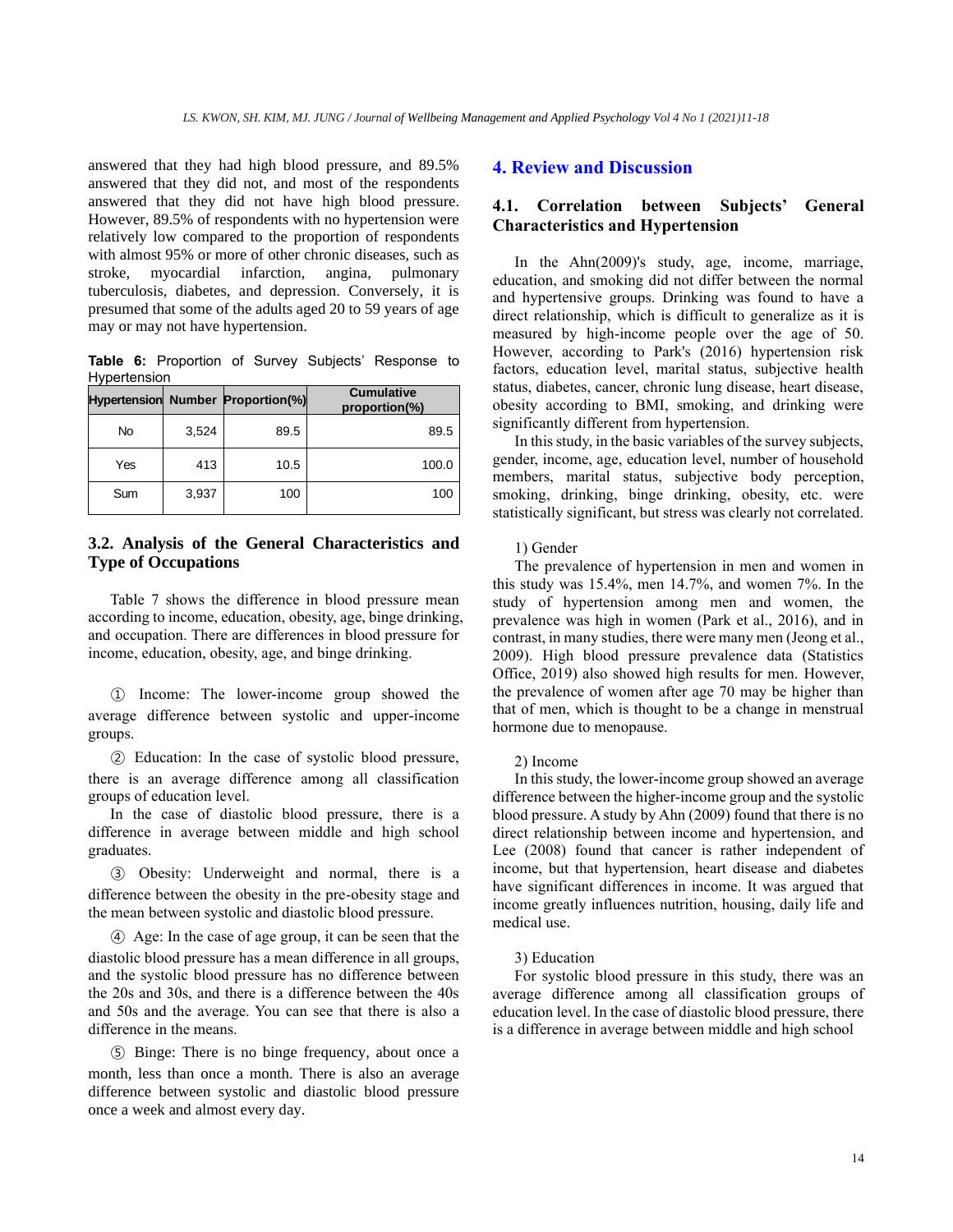|                      | classification           |                     | systolic |        |        |       | diastolic     |       |             |        |       |               |
|----------------------|--------------------------|---------------------|----------|--------|--------|-------|---------------|-------|-------------|--------|-------|---------------|
| variables            |                          |                     | N        | mean   | sd     | p     | Post-Hoc test | N     | mean        | sd     | p     | Post-Hoc test |
| income               | lower                    |                     | 970      | 115.63 | 15.155 |       | 2             | 970   | 76.30       | 10.152 |       |               |
|                      |                          | lower               | 991      | 114.99 | 14.973 | 0.012 | 1,2           | 991   | 76.63       | 10.278 |       |               |
|                      | middle                   | upper               | 971      | 113.84 | 14.151 |       | 1             | 971   | 76.25       | 9.898  | 0.835 |               |
|                      | upper                    |                     | 989      | 113.80 | 14.393 |       | 1             | 989   | 76.46       | 10.155 |       |               |
|                      | under elementary school  |                     | 159      | 124.31 | 17.006 |       | 4             | 159   | 79.66       | 9.483  |       | 2             |
|                      |                          | under middle school | 254      | 120.98 | 15.873 | 0.001 | 3             | 254   | 78.39       | 10.624 |       | 2             |
| education            |                          | under high school   | 1,345    | 115.25 | 14.881 |       | 2             | 1,345 | 76.39       | 10.206 | 0.001 | 1             |
|                      |                          | more than college   | 1,957    | 112.06 | 13.390 |       | 1             | 1,957 | 75.73       | 9.966  |       | 1             |
|                      | 1                        |                     | 338      | 116.96 | 16.449 |       | 1             | 338   | 77.87       | 10.134 |       |               |
|                      | $\sqrt{2}$               |                     | 721      | 115.54 | 15.852 |       | 1             | 721   | 76.21       | 10.024 |       |               |
| number of            | 3                        |                     | 1,219    | 114.15 | 14.136 |       | 1             | 1,219 | 76.02       | 9.935  |       |               |
| household<br>members | 4                        |                     | 1,292    | 113.84 | 14.240 | 0.005 | 1             | 1,292 | 76.49       | 10.086 | 0.075 |               |
|                      | 5                        |                     | 299      | 114.23 | 13.503 |       | 1             | 299   | 76.30       | 11.131 |       |               |
|                      | more than 6              |                     | 62       | 115.40 | 14.177 |       | 1             | 62    | 77.53       | 9.912  |       |               |
|                      | under weight             |                     | 173      | 106.23 | 12.408 |       | 1             | 173   | 71.77       | 8.949  |       | 1             |
|                      | normal                   |                     | 1,596    | 110.26 | 13.352 |       | 1             | 1,596 | 73.25       | 8.883  |       | 1             |
|                      | pre - obese              |                     | 810      | 115.46 | 13.570 |       | 2             | 810   | 77.06       | 9.604  |       | 2             |
| obesity              | obese                    | 1 stage             | 1,093    | 120.13 | 15.087 | 0.001 | 3             | 1,093 | 80.24       | 10.094 | 0.001 | 3             |
|                      |                          | 2 stage             | 183      | 122.60 | 13.428 |       | 3             | 183   | 83.03       | 10.358 |       | 3             |
|                      |                          | 3 stage             | 43       | 123.49 | 13.620 |       | 3             | 43    | 83.00       | 9.967  |       | 3             |
|                      | 20's                     |                     | 670      | 109.64 | 11.316 |       | $\mathbf{1}$  | 670   | 71.95       | 8.956  |       | 1             |
| age                  | 30's                     |                     | 912      | 110.99 | 12.567 | 0.001 | 1             | 912   | 75.12       | 10.232 | 0.001 | 2             |
|                      | 40's                     |                     | 1,138    | 114.14 | 14.176 |       | 2             |       | 1,138 77.53 | 10.211 |       | 3             |
|                      | 50's                     |                     | 1,211    | 120.39 | 16.267 |       | 3             | 1,211 | 78.81       | 9.603  |       | 4             |
|                      | never                    |                     | 1,814    | 112.74 | 14.654 |       | 1             | 1,814 | 74.76       | 9.441  |       | 1             |
|                      | less than once per month |                     | 683      | 113.28 | 14.560 |       | 1             | 683   | 75.47       | 10.147 |       | $\mathbf{1}$  |
| binge<br>drinking    | once per month           |                     | 556      | 113.78 | 12.869 | 0.001 | 1             | 556   | 76.16       | 9.965  | 0.001 | 1             |
|                      | once per week            |                     | 604      | 119.44 | 14.765 |       | 2             | 604   | 80.48       | 10.228 |       | $\mathbf 2$   |
|                      | everyday                 |                     | 236      | 121.93 | 14.482 |       | 3             | 236   | 82.32       | 10.248 |       | $\mathbf{3}$  |

**Table 7:** Analysis of variance on basic variable and blood pressure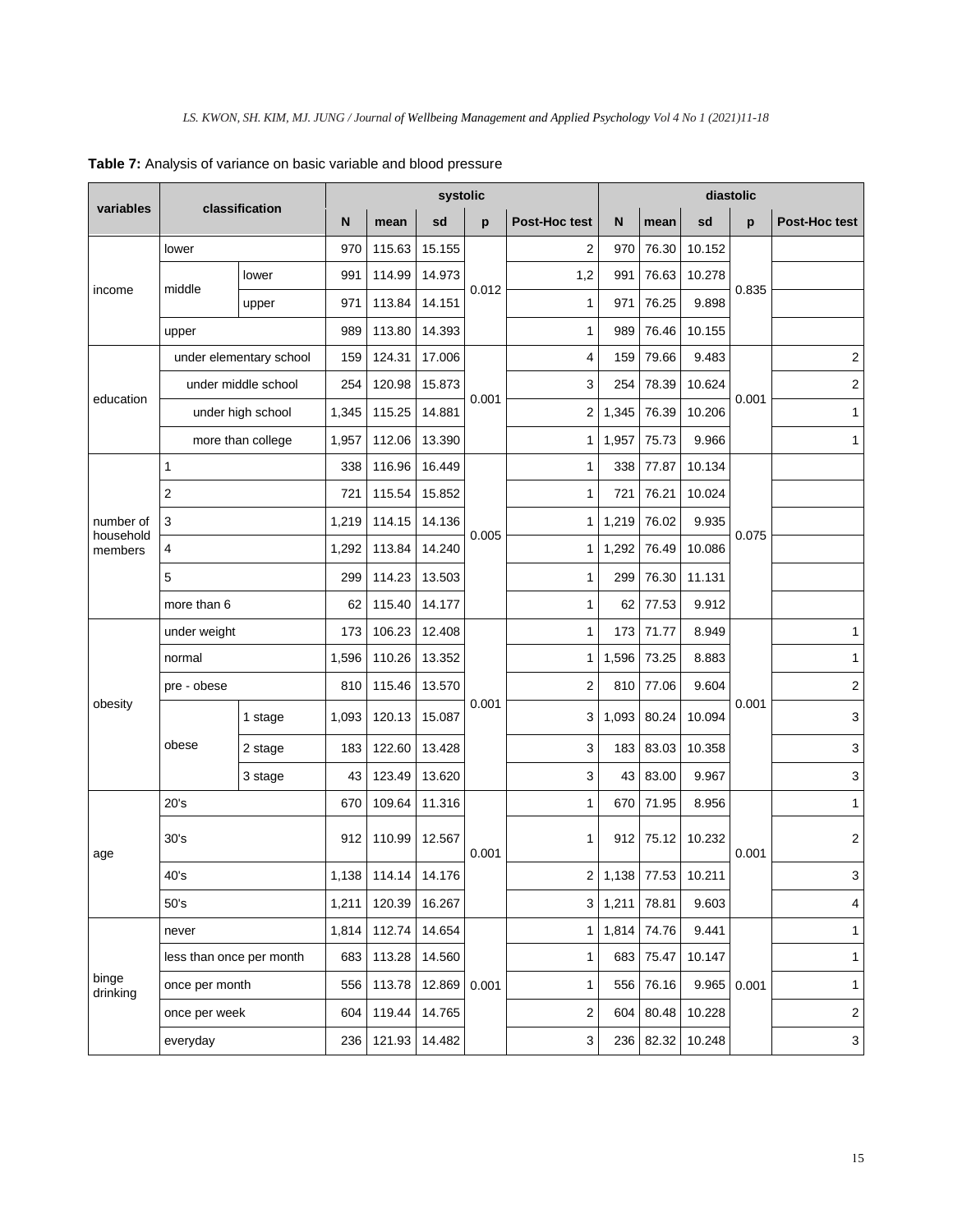graduates. In a study by Ahn (2009), age, income, marriage, education, and smoking showed no significant difference between the normal and hypertensive groups. In fact, gender, age, income, marriage, education, etc. are classified as confused variables (Lee et al., 2008) in many studies, and it can be seen that these variables may have various results depending on the characteristics or purpose of the study. Chronic kidney disease is a disease closely related to hypertension. In this risk factor study (Kim, 2018), income and education appeared to be factors affecting kidney disease.

#### 4) Age

In this study, the prevalence of hypertension was 1.3% in their 20s, 2.5% in their 30s, 8.3% in their 40s, and 23.6% in their 50s. As shown in Figure 22, it can be seen that the prevalence of hypertension is higher as men and women increase in age. These results also showed that the prevalence of hypertension increased with age in both men and women in the study of Lee and Lee (2014).

### 5) Smoking and drinking

In this study, both smoking and drinking (including binge drinking) showed positive association with hypertension. There is no frequency of binge drinking in binge drinking, once a month, or less than once a month. There is also an average difference between systolic and diastolic blood pressure once a week and almost every day. In the risk studies of smoking and drinking by disease (Lee, 2009), as smoking and drinking increased, levels of liver AST, ALT, γ-GTP, LDH, etc., as well as increased hyperlipidemia in the blood, eventually resulted in dysfunction of the liver and blood vessels. In addition, the prevalence of hypertension was lowered as adults' higher grip strength (Lee, 2017) argued that smoking and drinking inhibited the grip strength of adults. Kim(2009) studies risk factors for hypertension in smoking and drinking presented similar conclusions.

### 6) Stress

Basically, stress is thought to be a risk factor for raising blood pressure. However, in this study, there was no clear relationship between hypertension and cross-analysis of stress ( $p<0.284$ ), and systolic ( $p<0.978$ ) and diastolic blood pressure (p<0.531). There was no clear relevance.

In the study of Kim (2006), the relationship between mental stress and coronary artery disease was analyzed, and stress increased blood pressure in relation to vascular damage. Kim (2015), who studied socio-economic factors affecting adult hypertension, also had no significant results in both stressful ( $p<0.4871$ ) and female ( $p<0.4394$ ). There is a subjective aspect of whether or not stress is perceived, so the tendency of individuals can vary greatly, and in some cases, the stress situation is forgotten after time. Rather, if you think about it reversely, hypertensive patients have less tendency to feel anger in situations that cause anger and have a low response among certain angers (Park, 2002).

### 7) Obesity

Obesity in this study showed significant results with hypertension (p< 0.001). That is, there is a difference between the average of the obesity, systolic  $(p<0.001)$  and diastolic blood pressure  $(p<0.001)$  in obesity, pre-obesity, and diastolic blood pressure (p<0.001). Obesity, hypertension and hyperglycemia (Park et al., 2014; Lee, 2018) showed similar results. However, obesity is not only the cause of hypertension, but also other adult diseases such as diabetes (Wang et al., 2011), myocardial infarction, gallbladder disease, hyperlipidemia, and joint disease (Park, 2014).

### **4.2. Occupational Impact Factors on Hypertension**

### **4.2.1. Influence Factors by Occupation, such as Workers and Non-office Workers**

The study results of this occupational group and hypertension showed that there was a difference in the prevalence of hypertension between 1,394 office workers and 1,297 non-office workers of 2,691 jobs with a significant level (p<0.001). Specifically, hypertension was 117 out of 1,277 office workers (9.1%), and 187 out of 1,110 non-office workers (16.8%).

It was also found that there was significance  $(p<0.001)$ in variance analysis with occupations analyzed by dividing blood pressure into systolic blood pressure and diastolic blood pressure in more detail. Both systolic and diastolic blood pressures are similar for white-collar and unemployed, but it is thought that there is a difference between whitecollar and non-white-collar workers and unemployed and non-white workers. It is judged that non-office workers are mostly physically active or active because there are many production activities or sales work.

In the results of hypertension studies related to commercial workers over 15 years of age, including temporary workers and daily workers, 4.114% of commercial workers, 6.336% of temporary workers, and 10.516% of daily workers are temporary workers and daily workers who have a more unstable working environment than commercial workers. The prevalence of hypertension was higher. Kim et al. (2012), who studied office workers and non-office workers in the Busan area, had a high prevalence of hypertension with 7.2% of office workers and 7.6% of non-office workers (production workers). The reason for the high prevalence of production workers was the reason of the relatively elderly population, drinking and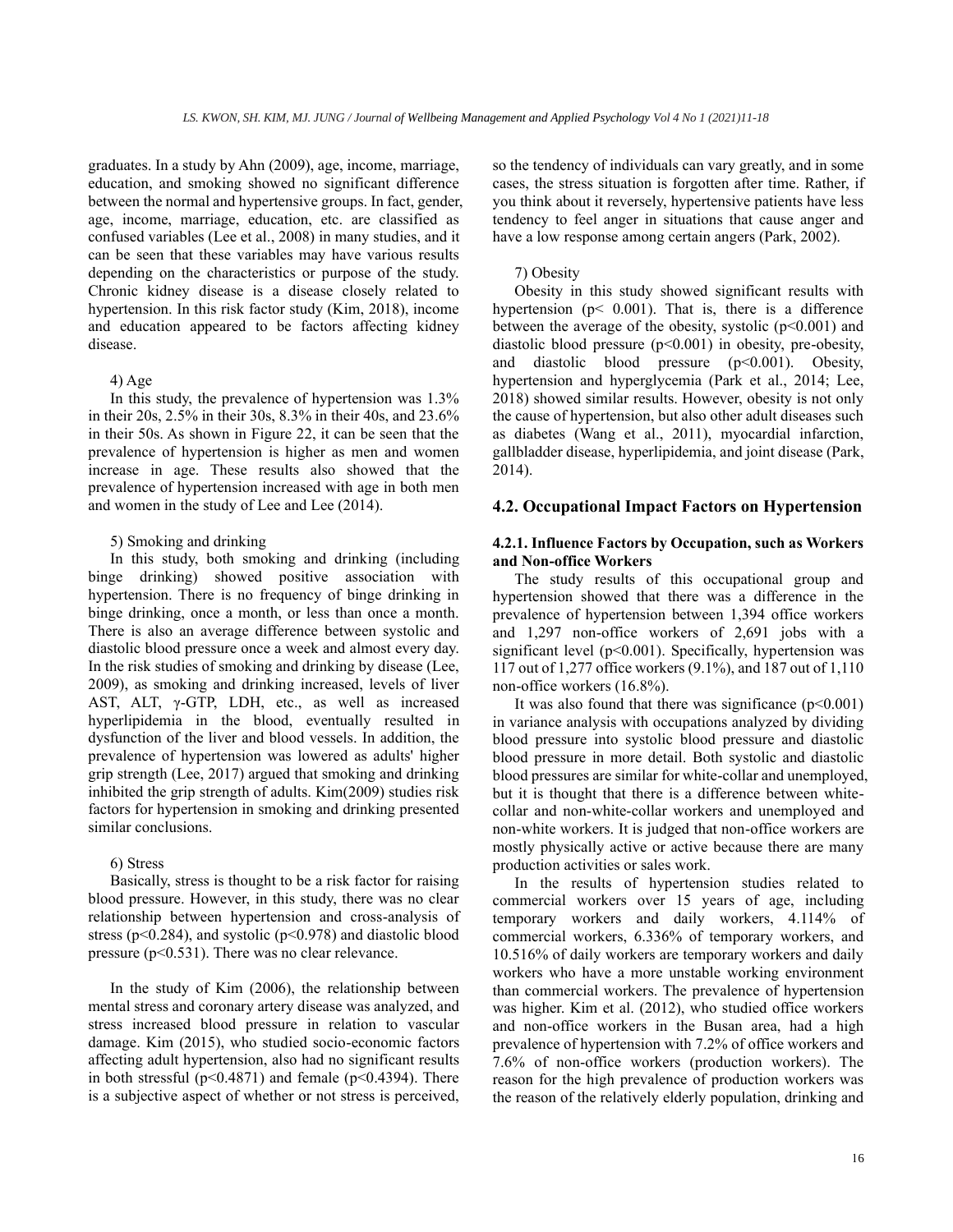smoking.

For a more in-depth discussion of this, in the study of hypertension related to obesity and physical activity by Park (2015), the risk of hypertension decreases as the physical activity increases.

However, the study showed that such a tendency was not observed in men, and the increase in physical activity did not attenuate the increase in the risk of hypertension caused by BMI.

Other factors such as drinking, smoking, or unstable work patterns are thought to be factors leading to increased blood pressure.

### **4.2.2. Influence Factors Related to White-collar or Nonwhite-collar jobs**

The prevalence factors of hypertension in male and female white-collar workers are job size, working hours, night work and stress (Kim & Kim, 2015), and major factors affecting work experience, working hours, stress, and exercise are factors affecting hypertension of male whitecollar workers. Presented. In the end, the white-collar workers were mostly sedentary, and the main factors were working hours, career and stress.

Agriculture is the representative occupation group as non-office workers, and among the 10 occupation groups in Korea, the prevalence of hypertension among farmers is 32.0%, which is the highest among the 10 occupation groups (Lee, 2018). The main risk factors for hypertension in this study are age, diabetes and alcohol consumption. Smoking, obesity, etc. In addition, research on hypertension related to rural and agricultural subjects

Age, obesity (Kim et al., 2005), BMI, family history, diabetes and drinking, etc. (Lee & Kim, 2013), BMI, triglycerides, drinking, etc. The variables of thumb, etc., were concluded to be the main risk factors for hypertension.

# **5. Conclusions**

### **5.1. Summary and Conclusions of the Study**

This study uses the 7th 2017 National Health and Nutrition Survey source data (2017.01.01 ∼ 2017.12.31) to work as a clerical worker according to the gender of men and women between 20 and 49 years of age (managers, experts and office workers). And non-office workers (service sales workers and machinery, simple labor workers, etc.), and attempted to find out how this male and female occupational group was related to hypertension.

A total of 4,190 (1,920 males, 45.8%, 2,270 females, 54.2%) were surveyed, but 1,394 office workers and 1,297 non-office workers were excluded, except for 1,024 people who said they had no jobs or were unemployed out of 3,715, excluding missing data. In total, 2,691 people were actually surveyed.

 The average age of the survey participants was about 42 years old, with an average sleep time of about 7 hours per day, and most of them were mostly in Gyeonggi Province 25.7%, Seoul 20.6%, and Incheon 6.6%. The number of coresident households was usually 32.9% for 4 people and 31.3% for 3 people, and the income level was almost the same in the four categories, namely, lower, middle, upper, upper, and upper. Education was the highest among college graduates (52.7%) and high school graduates (36.2%). 37.5% of the white-collar workers, 34.9% of non-white workers, and 27.6% of the unemployed were employed. The average height of the subjects was about 165 cm, body weight of about 65 kg, systolic blood pressure of 115 mmHg, and diastolic blood pressure of 76 mmHg. The family history of chronic diseases was about 64% and obesity was about 33.8%. Currently, there are almost no chronic diseases such as stroke, myocardial infarction, and diabetes, and the prevalence of hypertension is 10.5%.

The basic research conclusions derived from this study are as follows.

First, the main variables related to the prevalence of hypertension are gender, age, income, education, number of household members, marriage, obesity, smoking, drinking and binge drinking, and family history.

Second, the prevalence of hypertension was higher in males than females, with 63.2% of men and 36.8% of women ( $p<0.001$ ). At the educational level, the prevalence of high blood pressure between high school graduates and college graduates accounted for 75.62% of the total (p<0.001). That is, the higher the educational background, the higher the prevalence of hypertension.

Third, at the income level, the lower-income group had an average difference between the groups above the uppermiddle income group and systolic blood pressure  $(p<0.012)$ . However, diastolic blood pressure was not significant  $(p<0.835)$ .

Fourth, major chronic diseases and related factors related to the prevalence of hypertension are stroke, myocardial infarction, angina, diabetes, high cholesterol and triglycerides  $(p<0.001)$ .

Fifth, there was a difference  $(p<0.001)$  in the prevalence of hypertension between white-collar workers and nonwhite-collar workers.

Unlike the previous study in this study, the new result is that stress did not show a significant significance with hypertension, and the income level was also difficult to have a great relationship with diastolic blood pressure in addition to systolic blood pressure. In addition, it was drawn that there was no significant relationship with respiratory diseases.